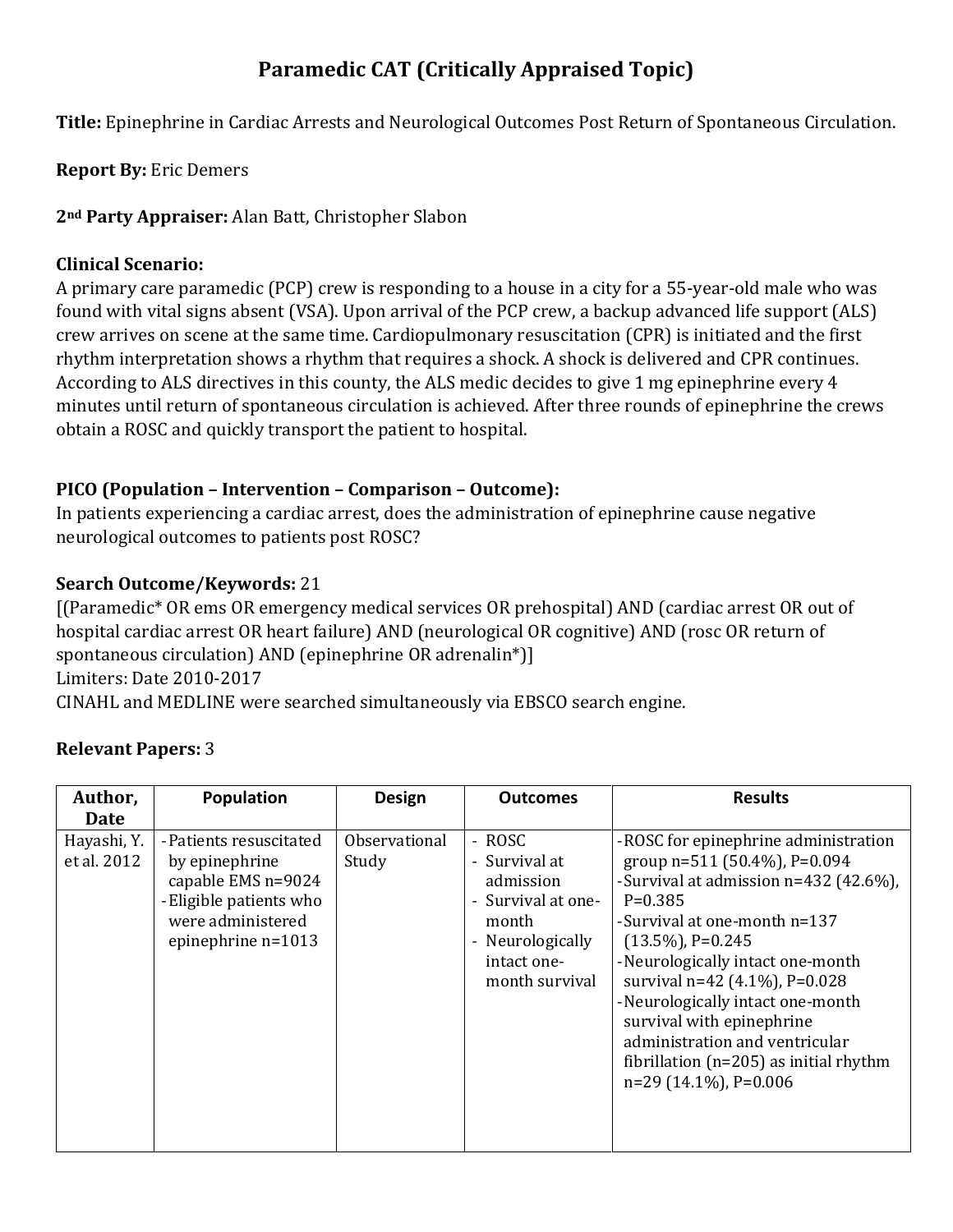| Loomba, R.<br>S. et al.<br>2015 | - Patients included in<br>the study $n=655853$<br>- Patients who<br>received epinephrine<br>n=48 755 (7.4%)<br>-Patients who did not<br>receive epinephrine<br>n=607 098 (92.6%) | Systematic<br>Review                  | -Out of hospital<br><b>ROSC</b><br>-Survival at 1-<br>month<br>-Survival to<br>discharge<br>-Positive<br>neurologic<br>outcome | -Data from 9 studies (n=41 754 epi,<br>n=598 504 non-epi). Patients who<br>received epinephrine showed greater<br>frequency of ROSC with OR 2.84 (CI<br>95%, 2.28-3.54, P=<0.001).<br>-Data from 5 studies (n=45 055 epi,<br>n=602 715 non-epi). Patients<br>between both groups did not benefit<br>from being given or withheld<br>epinephrine with OR 1.03 (CI 95%,<br>$0.70 - 1.34$ , P=0.85)<br>-Data from 8 studies (n=2566 epi,<br>n=3961 non-epi) showed insufficient<br>evidence of difference between epi<br>and non-epi in survival to discharge.<br>-Data from 9 studies (n=45992 epi,<br>n=598731 non-epi) showed evidence<br>of positive neurological outcomes in<br>non-epinephrine group with OR 0.51<br>(CI 95%, 0.31-0.84, P=0.008). |
|---------------------------------|----------------------------------------------------------------------------------------------------------------------------------------------------------------------------------|---------------------------------------|--------------------------------------------------------------------------------------------------------------------------------|-------------------------------------------------------------------------------------------------------------------------------------------------------------------------------------------------------------------------------------------------------------------------------------------------------------------------------------------------------------------------------------------------------------------------------------------------------------------------------------------------------------------------------------------------------------------------------------------------------------------------------------------------------------------------------------------------------------------------------------------------------|
| Hagihara,<br>A. et al.<br>2012  | - Patients included in<br>study n=417 188<br>- Patients given<br>epinephrine n=15<br>030<br>- Patients not given<br>epinephrine $n = 402$<br>158                                 | Prospective<br>Observational<br>Study | -ROSC<br>-Survival at one<br>month<br>-CPC of 1 or 2 at<br>one month<br>-OPC of 1 or 2 at<br>one month                         | -Patients given epinephrine n=2786<br>$(18.4\%)$ , OR 3.75 (CI 95%, 3.59-3.91)<br>- Patients given epinephrine that<br>survived to one month n=805 (5.4%),<br>OR 1.15 (1.07-1.23)<br>-CPC 1 or 2 at one month for patients<br>given epinephrine n=205 (1.4%), OR<br>$0.61(0.53-0.70)$<br>-OPC 1 or 2 at one month for patients<br>given epinephrine $n=211$ (1.4%), OR<br>$0.63(0.55-0.73)$                                                                                                                                                                                                                                                                                                                                                           |

### **Comments:**

In this CAT the PICO question was targeted towards the effects of epinephrine on neurological outcomes. During the search for articles it was observed that there were common outcomes in most articles. Hayashi et al. (2012) noted that there was a greater chance of positive neurological outcomes and ROSC with epinephrine in ventricular fibrillation as a presenting rhythm in OHCA. In the systematic review done by Loomba et al., it was noted throughout the article that the administration increased the chance of ROSC in OHCA (2015). It is important to note there is a possible selection bias due to the fact that not all articles were accessed. There are many other articles that contradict the results that were found. Included in the references is an article of a RCT that is currently being performed in the UK. This article by Perkins et al. (2016) is looking at the efficacy of adrenaline in OHCA. Five ambulance services in the UK are going to be randomized with adrenaline and placebo drug kits for use in OHCA. The trial registration number for this study is ISRCTN73485024.

### **Clinical Bottom Line:**

There is no clear evidence of the efficacy of epinephrine in OHCA. There is however evidence that supports that negative neurological outcomes at one month survival result from the use of epinephrine in OHCA. There is a need for more research to be done on this topic and more RCT to follow in order to conclude that the benefits outweigh the risks.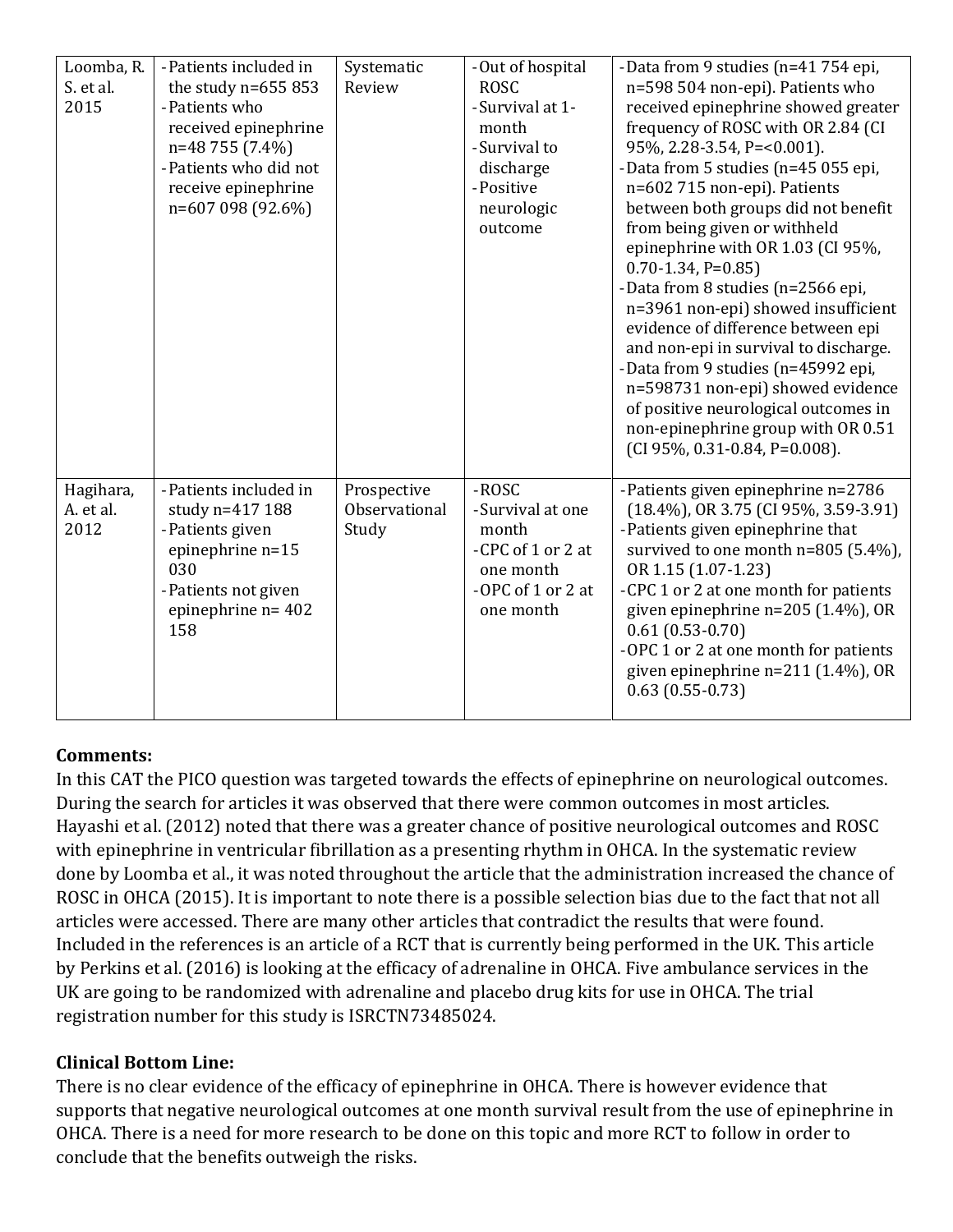#### **References**

- Hayashi, Y., Iwami, T., Kitamura, T., Nishiuchi, T., Kajino, K., Sakai, T., ... & Kai, T. (2012). Impact of early intravenous epinephrine administration on outcomes following out-of-hospital cardiac arrest. *Circulation Journal*, *76*(7), 1639-1645.
- Hagihara, A., Hasegawa, M., Abe, T., Nagata, T., Wakata, Y., & Miyazaki, S. (2012). Prehospital epinephrine use and survival among patients with out-of-hospital cardiac arrest. *Jama*, *307*(11), 1161-1168.
- Loomba, R. S., Nijhawan, K., Aggarwal, S., & Arora, R. R. (2015). Increased return of spontaneous circulation at the expense of neurologic outcomes: Is prehospital epinephrine for out-of-hospital cardiac arrest really worth it? *Journal of Critical Care*, *30*(6), 1376-1381.
- Perkins, G. D., Quinn, T., Deakin, C. D., Nolan, J. P., Lall, R., Slowther, A. M., ... & Finn, J. (2016). Pre-hospital assessment of the role of adrenaline: measuring the effectiveness of drug administration in cardiac arrest (PARAMEDIC-2): trial protocol. *Resuscitation*, *108*, 75-81.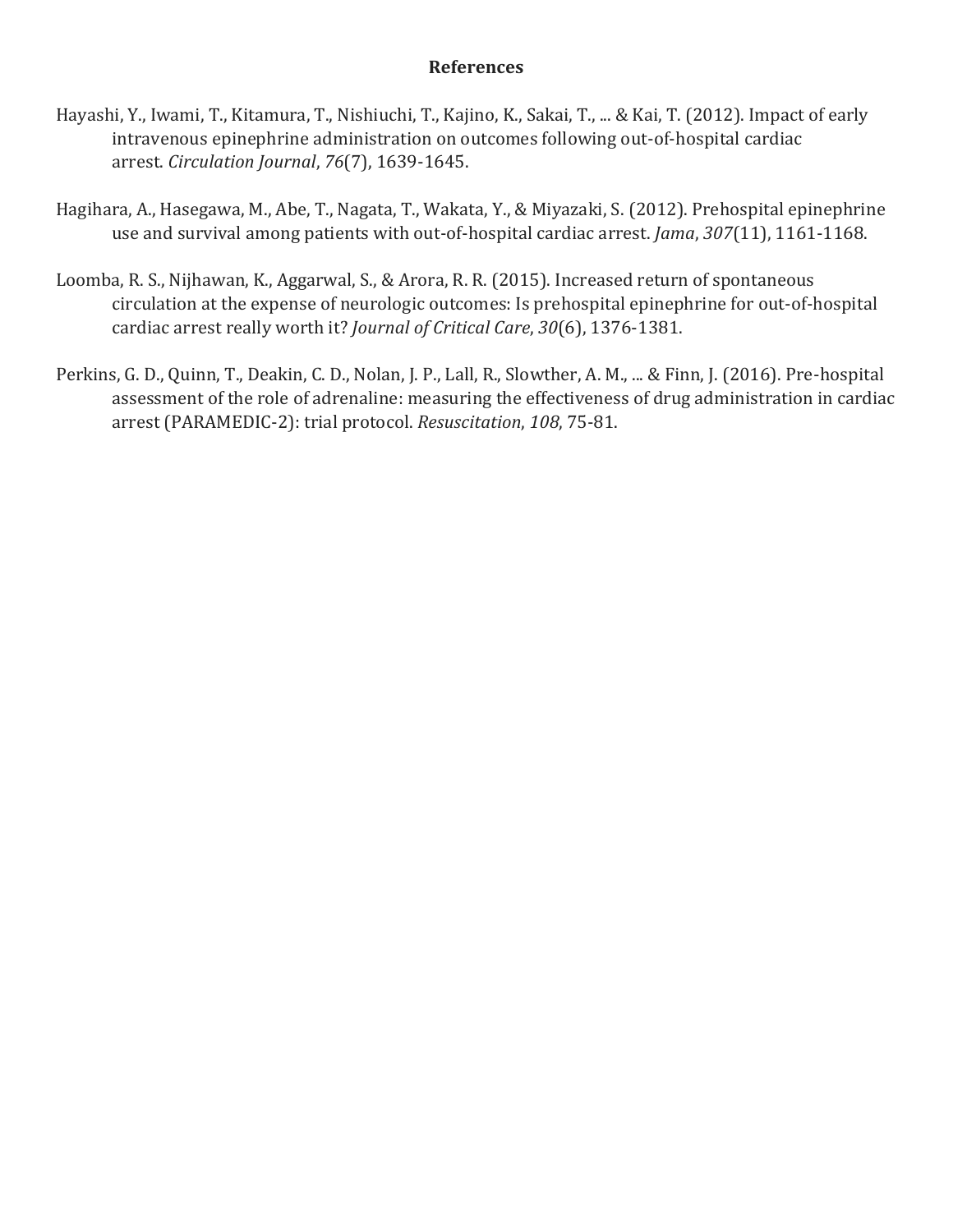## **Search Strategy Results**

| #               | Query              | <b>Limiters/Expanders</b>                                            | Last Run Via                                       | <b>Results</b> |
|-----------------|--------------------|----------------------------------------------------------------------|----------------------------------------------------|----------------|
| S <sub>19</sub> | <b>S14 AND S15</b> | Expanders - Apply related words                                      | Interface - EBSCOhost Research                     | 21             |
|                 | AND S16 AND        | Search modes - Find all my search                                    | Databases                                          |                |
|                 | <b>S17 AND S18</b> | terms                                                                | Search Screen - Basic Search                       |                |
|                 |                    |                                                                      | Database - MEDLINE;CINAHL                          |                |
| S <sub>18</sub> | S12 OR S13         | Expanders - Apply related words<br>Search modes - Find all my search | Interface - EBSCOhost Research<br>Databases        | 1,988          |
|                 |                    | terms                                                                | Search Screen - Basic Search                       |                |
|                 |                    |                                                                      | Database - MEDLINE;CINAHL                          |                |
| S <sub>17</sub> | S10 OR S11         | Expanders - Apply related words                                      | Interface - EBSCOhost Research                     | 8,811          |
|                 |                    | Search modes - Find all my search                                    | Databases                                          |                |
|                 |                    | terms                                                                | Search Screen - Basic Search                       |                |
|                 |                    |                                                                      | Database - MEDLINE;CINAHL                          |                |
| S <sub>16</sub> | <b>S8 OR S9</b>    | Expanders - Apply related words                                      | Interface - EBSCOhost Research                     | 293,763        |
|                 |                    | Search modes - Find all my search<br>terms                           | Databases<br>Search Screen - Basic Search          |                |
|                 |                    |                                                                      | Database - MEDLINE;CINAHL                          |                |
| S <sub>15</sub> | S5 OR S6 OR        | Expanders - Apply related words                                      | Interface - EBSCOhost Research                     | 139,812        |
|                 | S7                 | Search modes - Find all my search                                    | Databases                                          |                |
|                 |                    | terms                                                                | Search Screen - Basic Search                       |                |
|                 |                    |                                                                      | Database - MEDLINE;CINAHL                          |                |
| S <sub>14</sub> | S1 OR S2 OR        | Expanders - Apply related words                                      | Interface - EBSCOhost Research                     | 51,762         |
|                 | <b>S3 OR S4</b>    | Search modes - Find all my search                                    | Databases<br>Search Screen - Basic Search          |                |
|                 |                    | terms                                                                | Database - MEDLINE;CINAHL                          |                |
| S <sub>13</sub> | return of          | Limiters - Published Date: 20100101-                                 | Interface - EBSCOhost Research                     | 1,617          |
|                 | spontaneous        | 20171231                                                             | Databases                                          |                |
|                 | circulation        | Expanders - Apply related words                                      | Search Screen - Basic Search                       |                |
|                 |                    | Search modes - Find all my search                                    | Database - MEDLINE;CINAHL                          |                |
|                 |                    | terms                                                                |                                                    |                |
| S <sub>12</sub> | rosc               | Limiters - Published Date: 20100101-<br>20171231                     | Interface - EBSCOhost Research<br>Databases        | 1,124          |
|                 |                    | Expanders - Apply related words                                      | Search Screen - Basic Search                       |                |
|                 |                    | Search modes - Find all my search                                    | Database - MEDLINE;CINAHL                          |                |
|                 |                    | terms                                                                |                                                    |                |
| S <sub>11</sub> | epinephrine        | Limiters - Published Date: 20100101-                                 | Interface - EBSCOhost Research                     | 8,621          |
|                 |                    | 20171231                                                             | Databases                                          |                |
|                 |                    | Expanders - Apply related words                                      | Search Screen - Basic Search                       |                |
|                 |                    | Search modes - Find all my search<br>terms                           | Database - MEDLINE;CINAHL                          |                |
| S <sub>10</sub> | adrenalin*         | Limiters - Published Date: 20100101-                                 | Interface - EBSCOhost Research                     | 2,319          |
|                 |                    | 20171231                                                             | Databases                                          |                |
|                 |                    | Expanders - Apply related words                                      | Search Screen - Basic Search                       |                |
|                 |                    | Search modes - Find all my search                                    | Database - MEDLINE;CINAHL                          |                |
|                 |                    | terms                                                                |                                                    |                |
| S9              | cognitive          | Limiters - Published Date: 20100101-<br>20171231                     | Interface - EBSCOhost Research<br><b>Databases</b> | 189,685        |
|                 |                    | Expanders - Apply related words                                      | Search Screen - Basic Search                       |                |
|                 |                    | Search modes - Find all my search                                    | Database - MEDLINE;CINAHL                          |                |
|                 |                    | terms                                                                |                                                    |                |
| S <sub>8</sub>  | neurological       | Limiters - Published Date: 20100101-                                 | Interface - EBSCOhost Research                     | 115,362        |
|                 |                    | 20171231                                                             | <b>Databases</b>                                   |                |
|                 |                    | Expanders - Apply related words                                      | Search Screen - Basic Search                       |                |
|                 |                    | Search modes - Find all my search<br>terms                           | Database - MEDLINE;CINAHL                          |                |
| S7              | out of hospital    | Limiters - Published Date: 20100101-                                 | Interface - EBSCOhost Research                     | 4,165          |
|                 | cardiac arrest     | 20171231                                                             | Databases                                          |                |
|                 |                    | Expanders - Apply related words                                      | Search Screen - Basic Search                       |                |
|                 |                    | Search modes - Find all my search                                    | Database - MEDLINE;CINAHL                          |                |
|                 |                    | terms                                                                |                                                    |                |
| S <sub>6</sub>  | heart failure      | Limiters - Published Date: 20100101-                                 | Interface - EBSCOhost Research                     | 126,408        |
|                 |                    | 20171231<br>Expanders - Apply related words                          | Databases<br>Search Screen - Basic Search          |                |
|                 |                    | Search modes - Find all my search                                    | Database - MEDLINE;CINAHL                          |                |
|                 |                    | terms                                                                |                                                    |                |